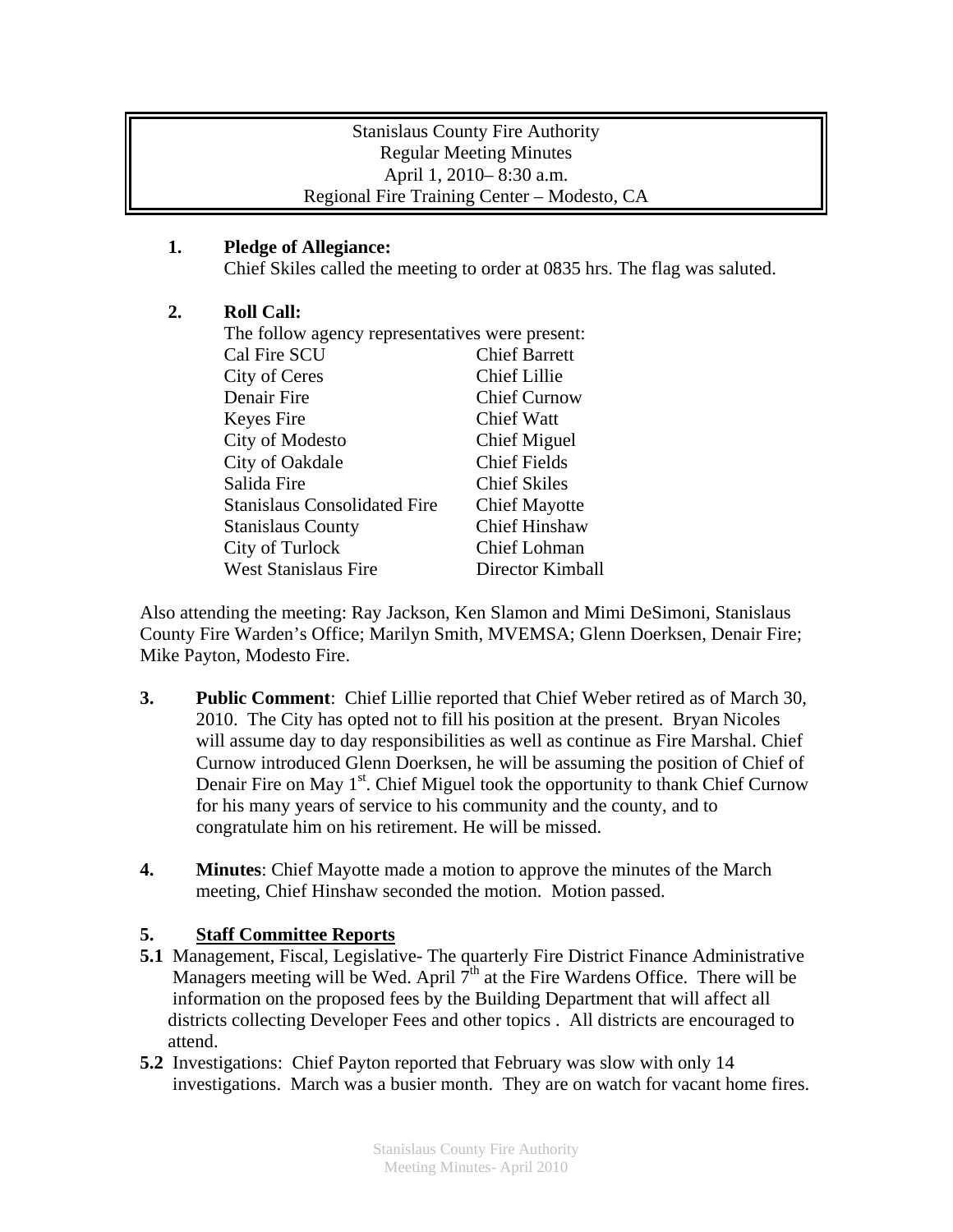- **5.3** Fire Prevention: Chief Slamon encouraged every agency to attend the Fire Prevention meetings, he is preparing for the code adoption that will occur at the State level on July  $1<sup>st</sup>$ . Chief Hinshaw encouraged the fire agencies to unite on those issues that are important to them. The County most likely won't support a sprinkler ordinance other than residential.
- **5.4** Communications Chief Skiles reported that Chad is working with USA Mobility on the swap over to new pagers. There are many questions still unanswered. Contact Chad if you have questions on the process. Chad will try to have their representative at the next Communications Advisory Committee. There is possible grant funding in AFG 2010 for simulcast, for Command 2, 3, and 4, however there is a 20% match which is about \$120,000. Is there any interest in agencies coming up with that match? Chief Skiles asked agencies to consider it for a future discussion. Chief Miguel stated that we need an overall solution to the communications funding problem. CAD go-live date is currently projected for August/September. Chief Skiles asked if there is any interest in AVL. Modesto Fire is very interested, ambulances are already using it. There would be a one time cost for agencies.
- **5.5** Training- Chief Skiles reported on classes that have been held, and are coming up that qualify for CICCS. All Risk Exercise is coming up May 8th, all types of apparatus are welcome and encouraged, it is free to participants thanks to Homeland Security funding. Salida has an ARC GIS program, contact Tommy Dick if any agency is interested.

#### **Agenda Items**

- **6.1 Stanislaus County Assessor:** Doug Harms gave an overview of the current status of property values and what the outlook is for 2010-2011. He expects that there will be another drop in property values next year, although not as drastic as 2009-2010. Overall the assessed roll has dropped by \$6-8 billion which resulted in \$30 million lost in property tax revenues. He noted that price per square foot is an important statistic to be aware of; this is improving. The market probably bottomed out last April, but it will be a long recovery, possibly 5 to 10 years. Don't expect many building permits for new homes. Commercial properties are worse, as is indicated by all the empty buildings. Their reduction has a far greater impact on the assessment roll. He estimated that rolls will go down about 5% this next year. Any revenue recovery will most likely not begin to occur until 2012-2013 and it will be slight compared to the recent past. Doug announced that he will be retiring in January; Dave Cogdill is running unopposed for his position.
- **6.2 Operational Area Coordinator Report:** Chief Jackson reported on the Region IV Coordinators meeting. Some of the issues that were discussed: CFAA rates are changing; the administrative rate is being reduced. Also discussed was CICCS and Code of Conduct. They are depending on ROSS having good clean data, the Fire Wardens Office encourages all agencies to update their information. A Region IV Communications meeting was also held. There will be a joint meeting with XSJ and XST dispatch centers. He also noted that the dispatch matrix will be updated soon, SR911 will go off of that pre-determined matrix for strike team dispatch. Please make sure that agencies have accurate information in the system. Refresher for all